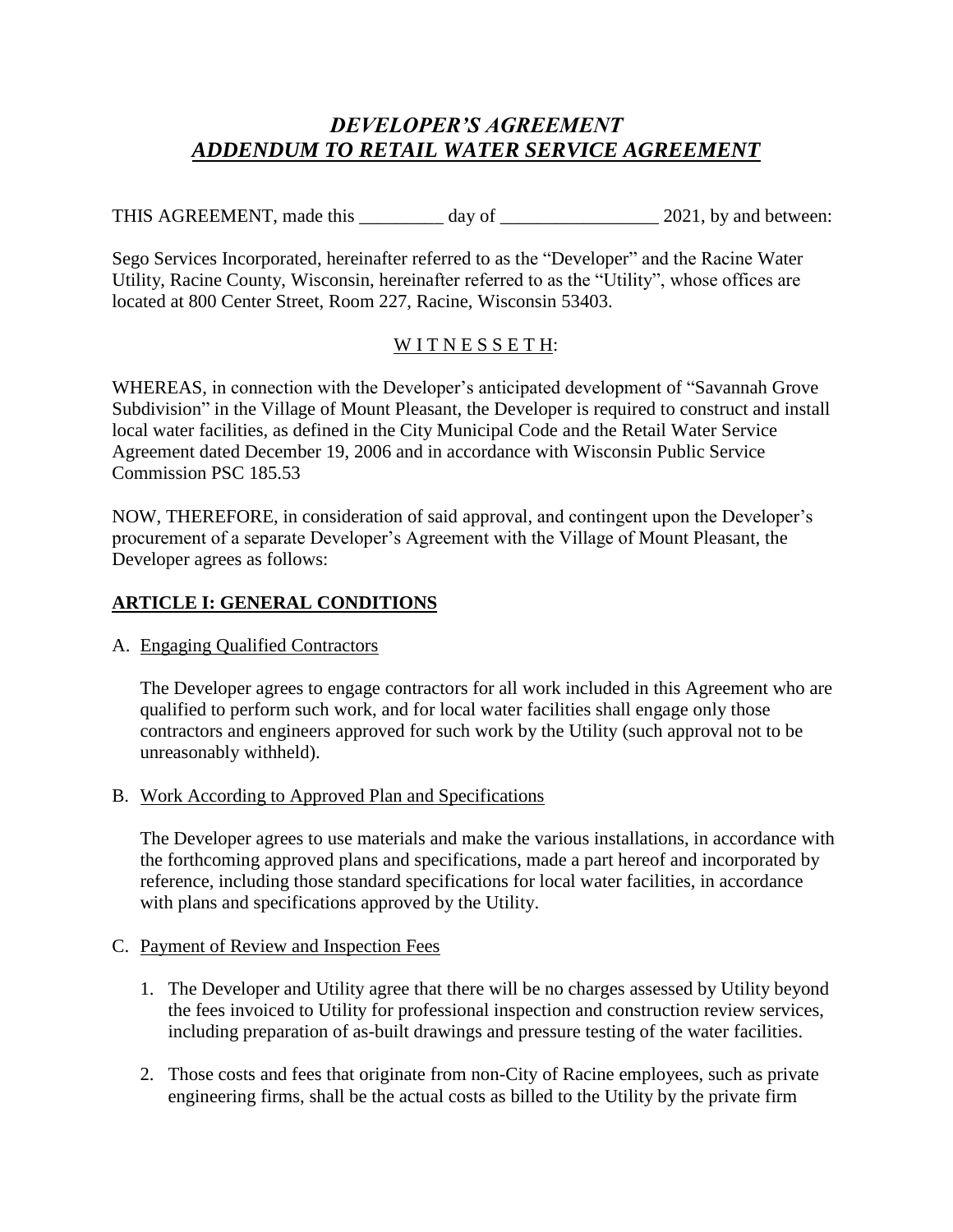hired to perform construction inspection and management services as shown on the invoiced amount.

- 3. Said fees are estimated by the Utility to be \$50,000 in connection with this Agreement, and the remainder shall be payable within thirty (30) days of each invoice rendered by the Utility to the Developer. Unless otherwise stated here, the Utility will invoice the Developer at monthly intervals.
- 4. The foregoing fee estimate represents Utility's best judgment, but the parties agree it is not a binding quotation. If the Utility becomes aware that the estimate is substantially in error, it shall immediately notify the Developer so that an addendum to the Agreement may be negotiated.

## **ARTICLE II: DEDICATION AND GUARANTEE**

- A. Dedication and Acceptance of Public Facilities
	- 1. The Developer agrees that all dedications to the public of lands, easements and improvements covered by the accompanying Agreement are made without conditions, and shall provide evidence that such dedications, grants of easements or other property interests are unencumbered, excepting for any encumbrances specifically permitted with respect to local water facilities by the Utility.
	- 2. The Developer further agrees that no improvements may be offered to the Utility for acceptance of the dedications unless all review and inspection fees identified under Article I - Paragraph C, are paid in full, and that all contractors who have performed work hereunder have received payment in full for their materials and services, certified in the form of waivers, copies of which shall be presented to the Utility including as-built drawings of installed water facilities. The Utility requires AutoCAD electronic as-built drawings to incorporate into the Utility GIS.
- B. Guarantee

The Developer hereby agrees to guarantee all work performed under this Agreement, for a period of two (2) years from the date of final acceptance with respect to local water facilities, to the Utility. Such guarantee shall be against defects in materials or workmanship providing the Developer uses granular backfill for filling trenches and for infrastructure installation. If such a defect should appear, the Developer agrees to make the required replacement or acceptable repairs at its own expense. The expense included total and complete restoration of any disturbed surface or component of the improvements to the standard provided in the plans and specifications, regardless of improvements on lands where the repair or replacement is required. If the Developer uses other than granular backfill, the guarantee will be for a period of three (3) years from the date of final acceptance by the Utility. In the event that valve boxes and/or stop boxes are damaged by grading contractors, the Developer shall restore damaged infrastructure to like new condition.